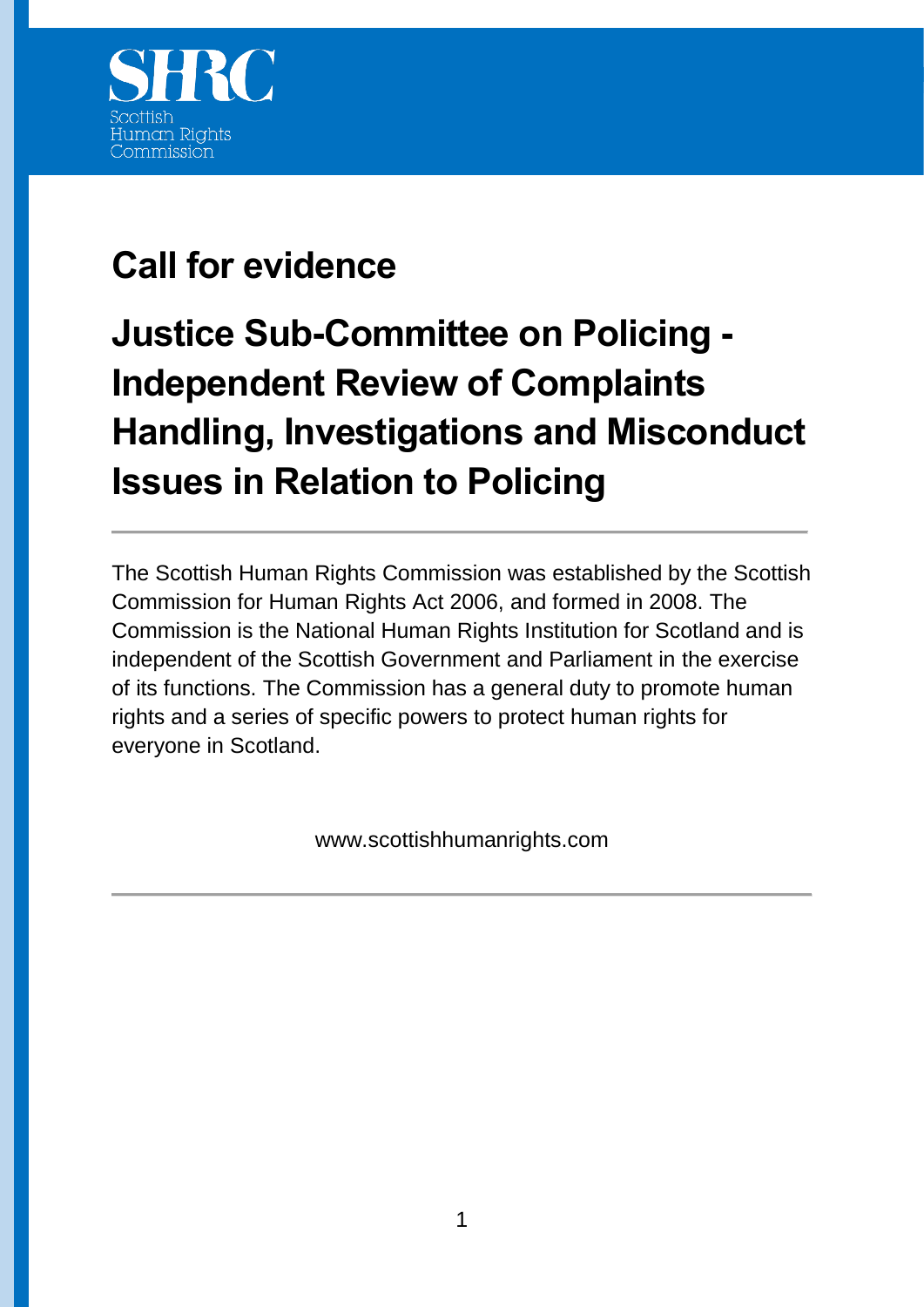1. On 11 November 2020, Dame Elish Angiolini published the final report of the Independent Review of Complaints Handling, Investigations and Misconduct Issues in Relation to Policing. The report includes a number of recommendations for changes to legislation, policy, practice, as well as roles and responsibilities of law enforcement agencies.

2. The Commission welcomes the final report as it reflects its concerns, which were raised during the post-legislative scrutiny of the Police and Fire Reform (Scotland) Act 2012<sup>1</sup> and our discussion with the Independent Review. We welcome the emphasis placed on human rights and the need for:

a. Statutory Code of Ethics, which sets out the standards expected of all of those who contribute to policing in Scotland and expressly references human rights, should be incorporated into law.

b. Compulsory reporting of deaths - All deaths and serious injuries in police custody, deaths following police conduct and other serious criminal allegations against the police, should be reported to the Independent Procurator Fiscal.

c. Meaningful victim involvement and constructive engagement with complainers must be supported. To facilitate this the report recommends access to free, non-means tested legal advice, assistance and representation for the immediate family of someone who died in custody, from the earliest point following the death and throughout any subsequent Fatal - Accident Inquiry or Public Inquiry.

 $\overline{a}$ 

 $1$  For a further discussion on this see: https://www.parliament.scot/S5\_JusticeCommittee/Inquiries/PFR-SHRC.pdf